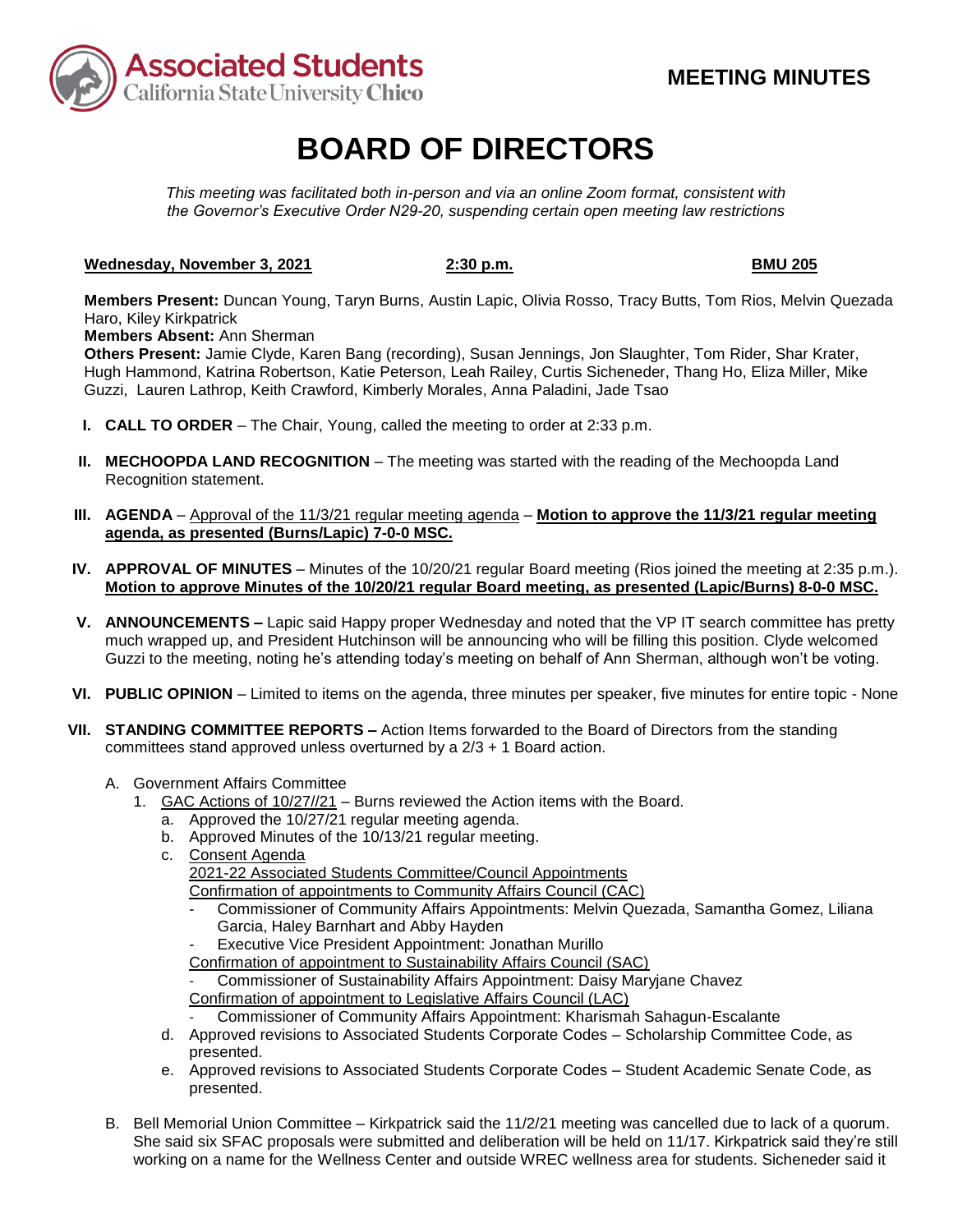will be fenced in and is temporarily called the WREC Oasis. Clyde said they are in early phases of this project and that it would go to BMUC first.

- 1. BMUC Actions of 11/2/21 Meeting was not held.
	- a. Approved the 11/2/21 regular meeting agenda.
	- b. Approved Minutes of the 10/19/21 regular meeting)
- C. Associated Students Businesses Committee No meetings held. Lapic said as of Monday, food trucks are now on campus. He said Bug Night is tomorrow at Sutter Dining. He noted that the bookstore flash sale last Thursday went well. Guzzi asked Rider if he should push for more spaces for food trucks and suggested a space near Trinity Commons. Rider said this would be appreciated.

### **VIII. BUSINESS**

- A. Action Item: Approval of revisions to Restated Bylaws of Associated Students of California State University, Chico regarding lowering the enrolled unit requirement to file for elected office to match the Chancellor's Office minimum requirements, effective beginning the 2022-23 elected officer term – Burns reviewed the suggested revisions to the Bylaws. **Motion to approve revisions to Restated Bylaws of Associated Students of California State University, Chico regarding lowering the enrolled unit requirement to file for elected office to match the Chancellor's Office minimum requirements, effective the 2022-23 elected officer term as presented (Kirkpatrick/Burns) 7-0-1 MSC.**
- B. Action Item: Approval of employee hazard and COVID related performance compensation Clyde said this was discussed at the last meeting and reminded that during the 17 month closure, certain areas were asked to line workers, such as at the CDL, WREC and Dining Services. In addition, those that weren't front line workers this we were experiencing layoffs and there were a lot of uncertainties at the time. She said things eventually renegotiated some of our contracts and had some expense savings as well. Clyde said the management team prepared a list of the staff who made these changes possible, and would like to recognize those staff members. Frontline employees would be given \$0.75 to \$1.50 per hour worked during the shutdown period. Programmers,  was held. **Motion to approve employee hazard and COVID related performance compensation, as**  continue operating. She said the AS looks much different than other areas on campus and we have a lot of front were asked to change entire programs in order to offer online services to students. Clyde said in the midst of became more stable and we were able to supplement some revenue losses, received new grant funding, administration and support areas were calculated with a flat dollar amount. Clyde said the total cost requested is [\\$143,693.49](https://143,693.49). The amount includes all employee related tax cost and is net of the special grant funding for CDL (\$25,000). She said she also sent to the Board individual employee information regarding this. Discussion **presented (Lapic/Kirkpatrick) 8-0-0 MSC.**
- C. Information Item: Revisions to Associated Students Corporate Codes Scholarship Committee Code Burns reviewed, noting that the suggested revisions help delineate the membership of this committee, as students on the committee are sometimes also receiving scholarships, which doesn't work out well. Young said this provides additional flexibility for the committee.
- D. Information Item: Revisions to Associated Students Corporate Codes Student Academic Senate Code -Burns said revisions have been requested regarding changing some of the memberships of non-voting members to be more representative of the student body. Rosso explained the revisions.
- E. Director of University Affairs Report Rosso said applications for her position are now open. She noted that Provost Larson will be attending Friday's SAS meeting for a Q and A session.
- F. Director of Social Justice and Equity Report Quezada Haro said there are a number of students interested in joining his committee and he's working on putting the committee together.
- G. University Vice Presidents' Reports Rios said he has noticed the challenge this campus has in hiring faculty and staff who are from under-represented groups. He said we have a Hispanic Serving Institution (HSI) designation, but it's not unique as 21 of the 23 CSU campuses have that designation. He noted that in California 60% of students in K through 12 are Hispanic and those that apply to Chico State are 46% Hispanic. Of those that attend here, 80% of our Latino/Latina students are first generation college students. He said we have the HSI designation but questions the difference between a Hispanic attending vs. a Hispanic serving institution. Rios said they are going to look at pursuing a Seal of Excelencia designation which is a designation given to HSIs that can meet 13 areas of criteria to clearly tell whether the institution is actually a Hispanic serving, more than a Hispanic attending institution. He said by pursuing this it would show where we're strong